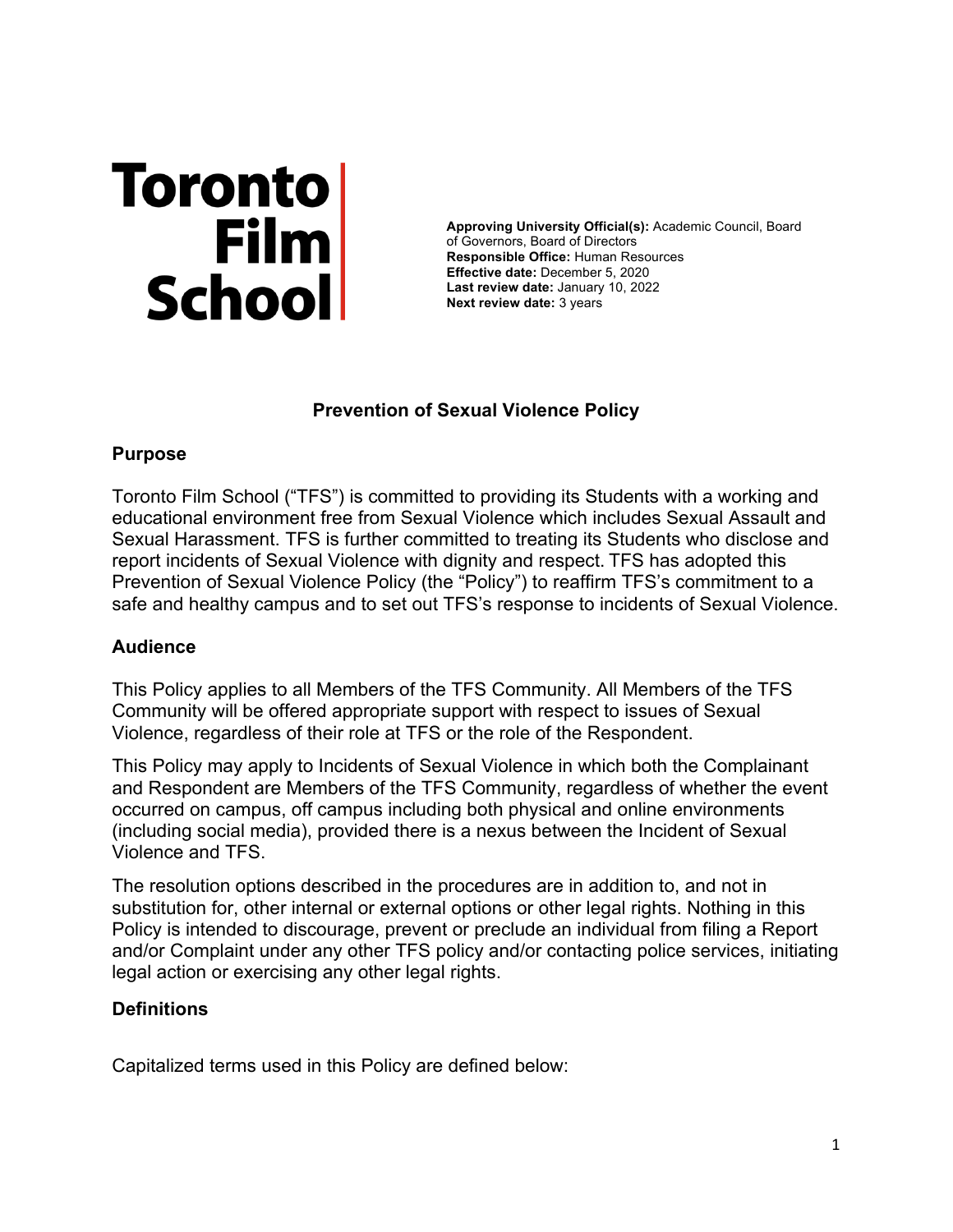| <b>Campus Principal</b> | refers to the senior administrator responsible for campus<br>operations. On some campuses, the actual title of the<br>person in this position is Provost or Director of Operations.                                                                                                                                                                                                                                                                                                                                                                                                                                                                                                                                                                                                                                                                                                                                                                                                                                                                                                                                                                                              |
|-------------------------|----------------------------------------------------------------------------------------------------------------------------------------------------------------------------------------------------------------------------------------------------------------------------------------------------------------------------------------------------------------------------------------------------------------------------------------------------------------------------------------------------------------------------------------------------------------------------------------------------------------------------------------------------------------------------------------------------------------------------------------------------------------------------------------------------------------------------------------------------------------------------------------------------------------------------------------------------------------------------------------------------------------------------------------------------------------------------------------------------------------------------------------------------------------------------------|
| Complainant             | means a person who has been affected by Sexual Violence.<br>For the purposes of this Policy, the term Complainant is<br>used throughout, irrespective of whether the person who<br>has been affected by Sexual Violence chooses to disclose<br>or report the incident or pursue a Complaint under any TFS<br>policy.                                                                                                                                                                                                                                                                                                                                                                                                                                                                                                                                                                                                                                                                                                                                                                                                                                                             |
| Consent                 | refers to the voluntary and explicit agreement of an<br>individual to engage in a sexual act. Consent is positive,<br>active and ongoing, and can be revoked at any time. It is<br>the act of willingly agreeing to engage in specific sexual<br>behaviour, and requires that a person is able to freely<br>choose between two options: yes and no. This means that<br>there must be an understandable exchange of affirmative<br>words, which indicates a willingness to participate in<br>mutually agreed upon sexual activity. Consenting to one<br>kind of sexual act does not mean that Consent is given for<br>another sexual act or kind of activity. Consent is NOT<br>obtained where a person is incapable of Consenting – for<br>example by intoxication, or where a person is induced to<br>engage in the activity by someone abusing a position of<br>trust, power or authority. It is the responsibility of the initiator<br>of sexual activity to ensure clear and affirmative responses<br>are communicated at all stages of sexual engagement. It is<br>also the initiator's responsibility to know if the person they<br>are engaging with sexually is a minor. |
|                         | It is not a defense to an allegation of Sexual Violence that<br>the Respondent believed that the Complainant Consented<br>to the activity that forms the subject-matter of the complaint,<br>where (a) the Respondent's belief arose from the<br>Respondent's (i) self-induced intoxication; or (ii)<br>recklessness or willful blindness; or (b) the Respondent did<br>not take reasonable steps, in the circumstances known to<br>the Respondent at the time, to ascertain that the<br>Complainant was Consenting.                                                                                                                                                                                                                                                                                                                                                                                                                                                                                                                                                                                                                                                             |
|                         | For greater clarity, Consent:<br>cannot be assumed or implied;<br>cannot be assumed to be given for all future sexual<br>$\bullet$<br>activity just because it was given in the past to a<br>sexual/dating relationship;                                                                                                                                                                                                                                                                                                                                                                                                                                                                                                                                                                                                                                                                                                                                                                                                                                                                                                                                                         |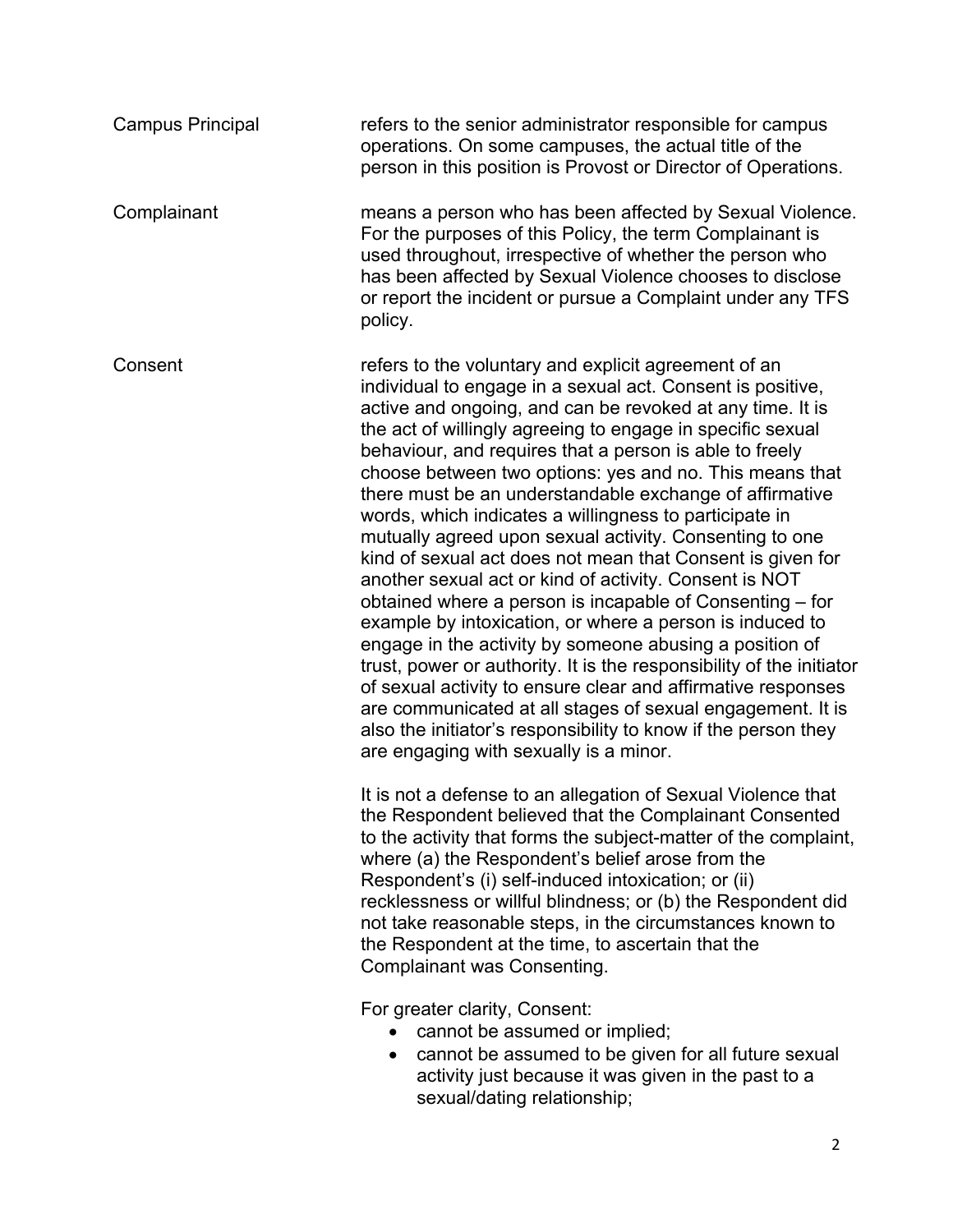|                                    | cannot be given by silence or the absence of "no";<br>cannot be given by an individual who is impaired by<br>٠<br>alcohol or drugs, or is unconscious or is otherwise<br>unable to communicate;<br>cannot be given by a person that has a mental<br>٠<br>disability preventing them from fully understanding<br>the sexual acts;<br>cannot be given by an individual who is asleep;<br>$\bullet$<br>cannot be obtained through threats or coercion (i.e.<br>$\bullet$<br>the individual is not agreeing voluntarily);<br>can be revoked at any time by words or by conduct;<br>$\bullet$<br>cannot be given to an individual who has abused a<br>$\bullet$<br>position of trust, power or authority;<br>might not be given properly if an individual has a<br>$\bullet$<br>condition that limits the individual's verbal or physical<br>means of interaction - in such instances, it is<br>extremely important to determine how Consent will<br>be established; and<br>cannot be given to a person in a position of trust,<br>$\bullet$<br>power or authority such as a faculty member initiating<br>a relationship with a Student who they teach, or an<br>administrator in a relationship with anyone who<br>reports to that position cannot be given on behalf of<br>another person |
|------------------------------------|----------------------------------------------------------------------------------------------------------------------------------------------------------------------------------------------------------------------------------------------------------------------------------------------------------------------------------------------------------------------------------------------------------------------------------------------------------------------------------------------------------------------------------------------------------------------------------------------------------------------------------------------------------------------------------------------------------------------------------------------------------------------------------------------------------------------------------------------------------------------------------------------------------------------------------------------------------------------------------------------------------------------------------------------------------------------------------------------------------------------------------------------------------------------------------------------------------------------------------------------------------------------------------------|
| <b>Disclosure</b>                  | refers to the sharing of information by an individual with a<br>Member of the TFS Community regarding an Incident of<br>Sexual Violence that has affected that individual. TFS offers<br>confidential support, services and accommodations to those<br>who have experienced Sexual Violence, regardless of<br>whether the incident occurred on campus or off campus,<br>and regardless of whether the incident involves other<br>Members of the TFS Community.                                                                                                                                                                                                                                                                                                                                                                                                                                                                                                                                                                                                                                                                                                                                                                                                                         |
| <b>Incident of Sexual Violence</b> | includes any instance of Sexual Violence, including Sexual<br>Assault, Sexual Harassment and all associated definitions<br>provided herein.                                                                                                                                                                                                                                                                                                                                                                                                                                                                                                                                                                                                                                                                                                                                                                                                                                                                                                                                                                                                                                                                                                                                            |
| Investigation                      | refers to the action of investigating an allegation(s) under<br>this Policy. TFS will conduct an Investigation that is<br>appropriate in the circumstances. An Investigation will<br>include an impartial investigator, the collection of relevant<br>information and procedural fairness to all parties to the<br>matter, including the Complainant and the Respondent.                                                                                                                                                                                                                                                                                                                                                                                                                                                                                                                                                                                                                                                                                                                                                                                                                                                                                                               |
| Member(s) of the TFS<br>Community  | includes Students, faculty, post-doctoral fellows, the Board<br>of Governors and all employees of TFS.                                                                                                                                                                                                                                                                                                                                                                                                                                                                                                                                                                                                                                                                                                                                                                                                                                                                                                                                                                                                                                                                                                                                                                                 |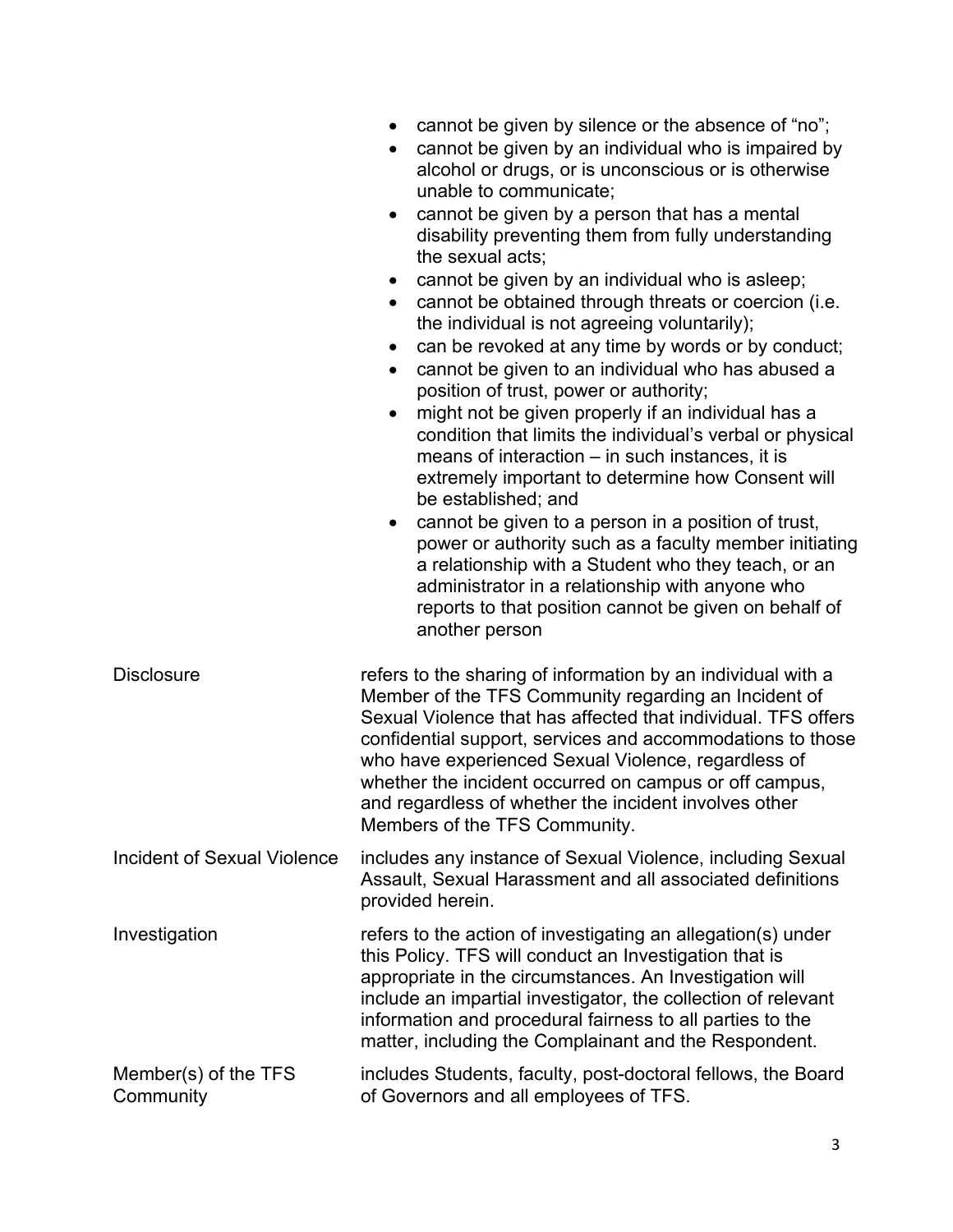| Report [Complaint]       | refers to the sharing of information by an individual with a<br>designated TFS official regarding an Incident of Sexual<br>Violence experienced by, or witnessed by, that individual,<br>with the intention of initiating one of the processes set out in<br>the Reporting section of this Policy and with the possible<br>outcome of formal sanctions against the Respondent<br>resulting from that process.                                                                                                                                                                                                                                   |
|--------------------------|-------------------------------------------------------------------------------------------------------------------------------------------------------------------------------------------------------------------------------------------------------------------------------------------------------------------------------------------------------------------------------------------------------------------------------------------------------------------------------------------------------------------------------------------------------------------------------------------------------------------------------------------------|
| Respondent               | is an individual against whom a formal Complaint alleging<br>engagement in Sexual Violence is filed. The individual must<br>be a Member of the TFS Community and must have been a<br>Member of the TFS Community at the time of the incidents<br>alleged in the Report.                                                                                                                                                                                                                                                                                                                                                                         |
| <b>Sexual Violence</b>   | refers to any sexual act or act targeting a person's sexuality,<br>gender identity or gender expression, whether the act is<br>physical or psychological in nature, that is committed,<br>threatened or attempted against a person without the<br>person's Consent, and includes Sexual Assault, Sexual<br>Harassment, stalking, indecent exposure, voyeurism and<br>sexual exploitation.                                                                                                                                                                                                                                                       |
| <b>Sexual Harassment</b> | is defined as, but is not limited to, engaging in a course of<br>vexatious comment or conduct against an individual<br>because of sex, sexual orientation, gender identity or<br>gender expression, where the course of comment or<br>conduct is known or ought reasonably to be known to be<br>unwelcome or making a sexual solicitation or advance<br>where the person making the solicitation or advance is in a<br>position to confer, grant or deny a benefit or advancement<br>to the individual and the person making the solicitation or<br>advance knows or ought reasonably to know that the<br>solicitation or advance is unwelcome. |
|                          | Sexual Harassment also includes a reprisal or a threat of<br>reprisal for the rejection of a sexual solicitation or advance,<br>where the reprisal is made or threatened by a person in a<br>position to confer, grant or deny a benefit or advancement<br>to the person. For the purpose of this Policy, Sexual<br>Harassment includes Sexual Harassment that occurs in the<br>workplace.                                                                                                                                                                                                                                                      |
| <b>Sexual Assault</b>    | refers to any form of sexual contact without a person's<br>Consent, including the threat of sexual contact without<br>Consent. A Sexual Assault can range from unwanted<br>sexual touching to forced sexual intercourse; and a Sexual<br>Assault can involve situations where sexual activity is                                                                                                                                                                                                                                                                                                                                                |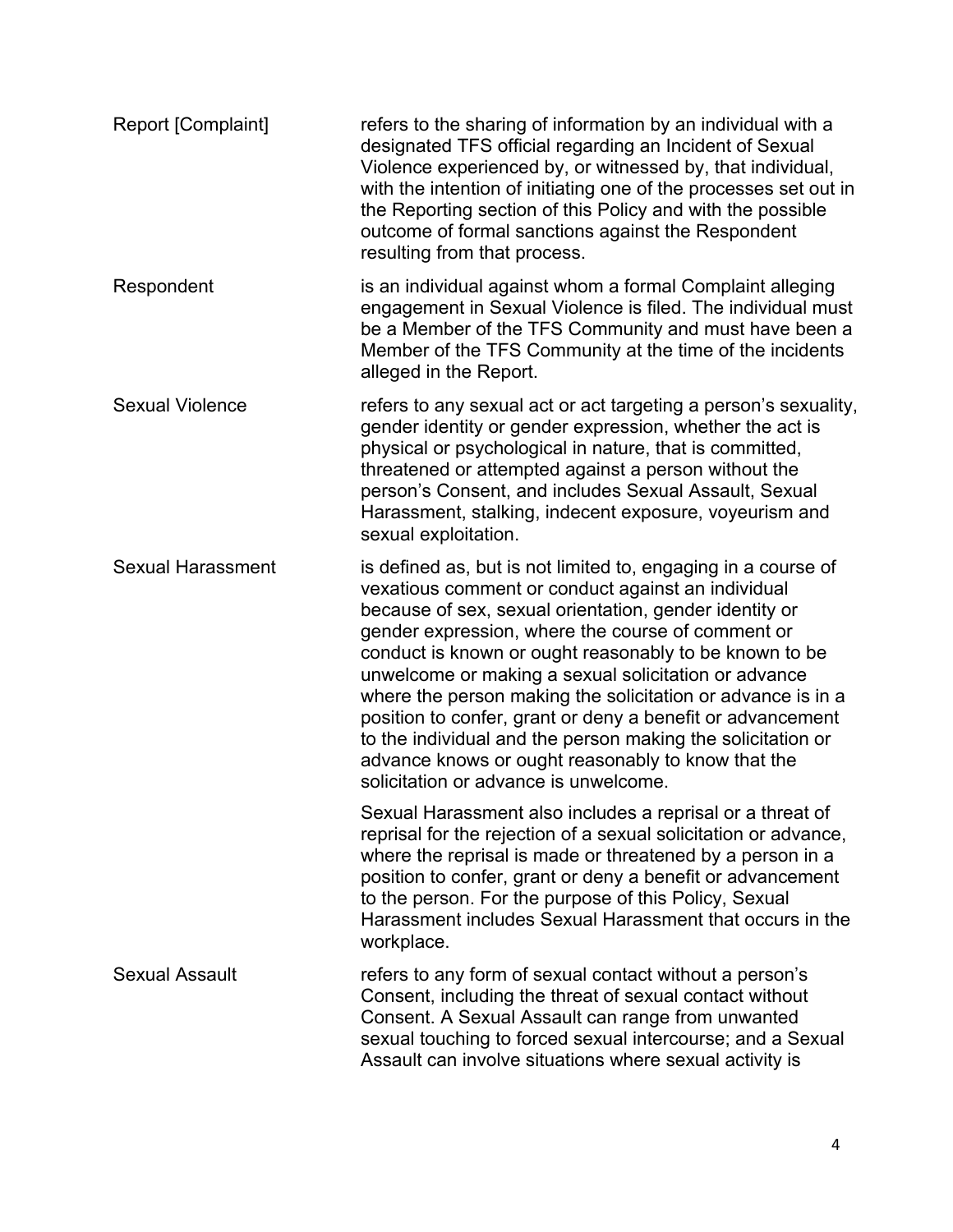obtained by someone abusing a position of trust, power or authority.

Student refers to any person taking one or more courses at TFS, either full-time or part-time, in any program of study, including special Students. For clarity, a Student is a person who is: registered in a TFS course of study and/or engaged in any academic work that leads to the assigning of a mark, grade or statement of performance by the appropriate authority within TFS and/or entitled to a valid Student ID card who is between sessions. An individual's status as a Student is not affected by whether the person receives courses remotely or in-person.

\*The President may direct that definitions be amended from time to time to ensure consistency with public policy and community expectations and standards.

#### **Policy Statement**

TFS recognizes that Sexual Violence is a fundamental affront to an individual's rights, dignity and integrity. TFS also recognizes that Sexual Violence undermines the health, well-being, and security of individuals, communities, and society.

TFS will endeavor to ensure that Members of the TFS Community who are affected by Sexual Violence will be supported, treated with compassion and provided with reasonable accommodation.

TFS shall not charge a fee for the provision of supports, services or accommodation to Students who are affected by Sexual Violence, or for referring a Student to any such supports or services that are available off-campus.

TFS recognizes that Sexual Violence can occur between individuals regardless of age, sex, sexual orientation, gender identity or gender expression, marital status or family status.

TFS recognizes the intersection of Sexual Violence with discrimination and harassment.

TFS recognizes that Sexual Violence is overwhelmingly committed against women, and in particular women who experience the intersection of multiple identities such as, but not limited to, Indigenous women, women with disabilities, and racialized women. Additionally, TFS recognizes that those whose gender identity or gender expression does not conform to certain gender binaries are also at increased risk of Sexual Violence. TFS recognizes that individuals from certain marginalized communities may be especially vulnerable to Sexual Harassment, Sexual Assault and Sexual Violence.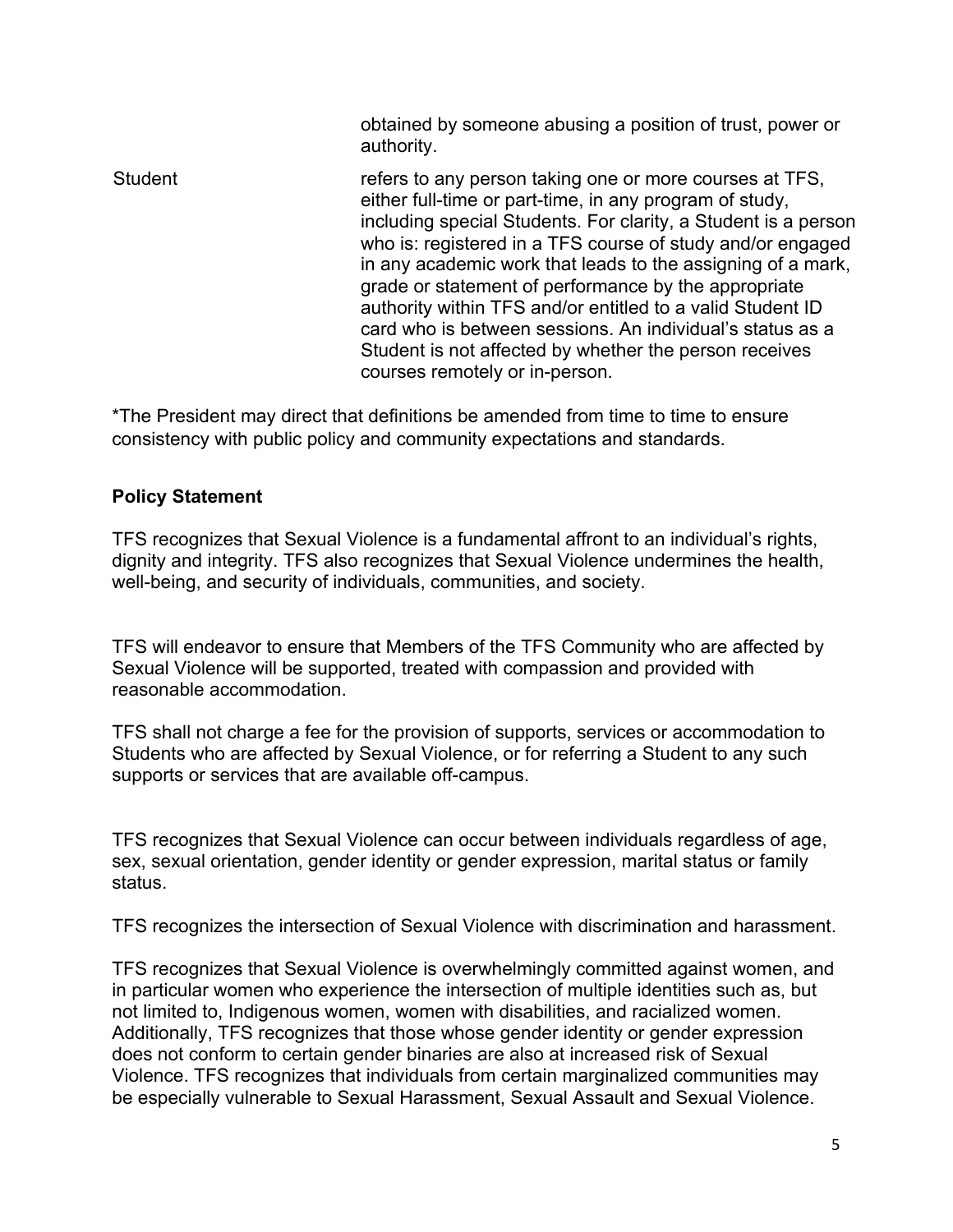TFS will maintain annual anonymized statistics on disclosed and reported Incidents of Sexual Violence in accordance with legislative requirements. TFS will report these statistics annually to the Board of Governors. External reporting of such statistics, if any, will be done in accordance with legislative requirements.

TFS will provide or make available to Members of the TFS Community education and awareness training on this Policy and on the prevention of Sexual Violence. The education and awareness training will be tailored to the audience.

TFS is committed to the provision of a fair process for all parties and one that respects due process and procedural fairness. TFS commits to providing a process under this Policy that avoids perceived conflicts of interest or reasonable apprehension of bias, preserves privacy to the extent practical and minimizes risk of reprisal. TFS is committed to reducing barriers to Disclosure and Reporting of Incidents of Sexual Violence. In that regard, Complainants will not be asked to repeat their allegations or description of events more than is necessary for the implementation of this Policy.

TFS will not tolerate any retaliation, including through social media, against anyone who discloses, complains about or reports an Incident of Sexual Violence, or who participates in a process that is addressing allegations of Sexual Violence against a Member of the TFS Community.

TFS will endeavor to respond to Disclosures and/or reports of Sexual Violence fairly and expeditiously.

#### *Confidentiality And Privacy*

All Disclosures and Reports of Sexual Violence to TFS will be treated in a confidential manner to the extent practical.

All Members of the TFS Community who receive a Disclosure of Sexual Violence or who are involved in addressing or investigating such Disclosure must keep the matter confidential in order to safeguard individuals against unsubstantiated allegations, to protect Complainants from retaliation or reprisal, to protect the rights of those involved in the allegations, to prevent an unjustified invasion of the privacy of those involved in the allegations, and to preserve the integrity of the Investigation.

TFS will make every reasonable effort to maintain confidentiality when it becomes aware of an Incident of Sexual Violence and will limit disclosure of confidential information to those within the TFS community who need to know for the purposes of investigating or taking corrective action. Information regarding an incident or reported Incident of Sexual Violence will be disclosed where necessary in order to address a risk to health and safety of Members of the TFS Community or where TFS is obliged by law to disclose the information. TFS may not be able to guarantee confidentiality if:

• an individual is at imminent risk of self-harm: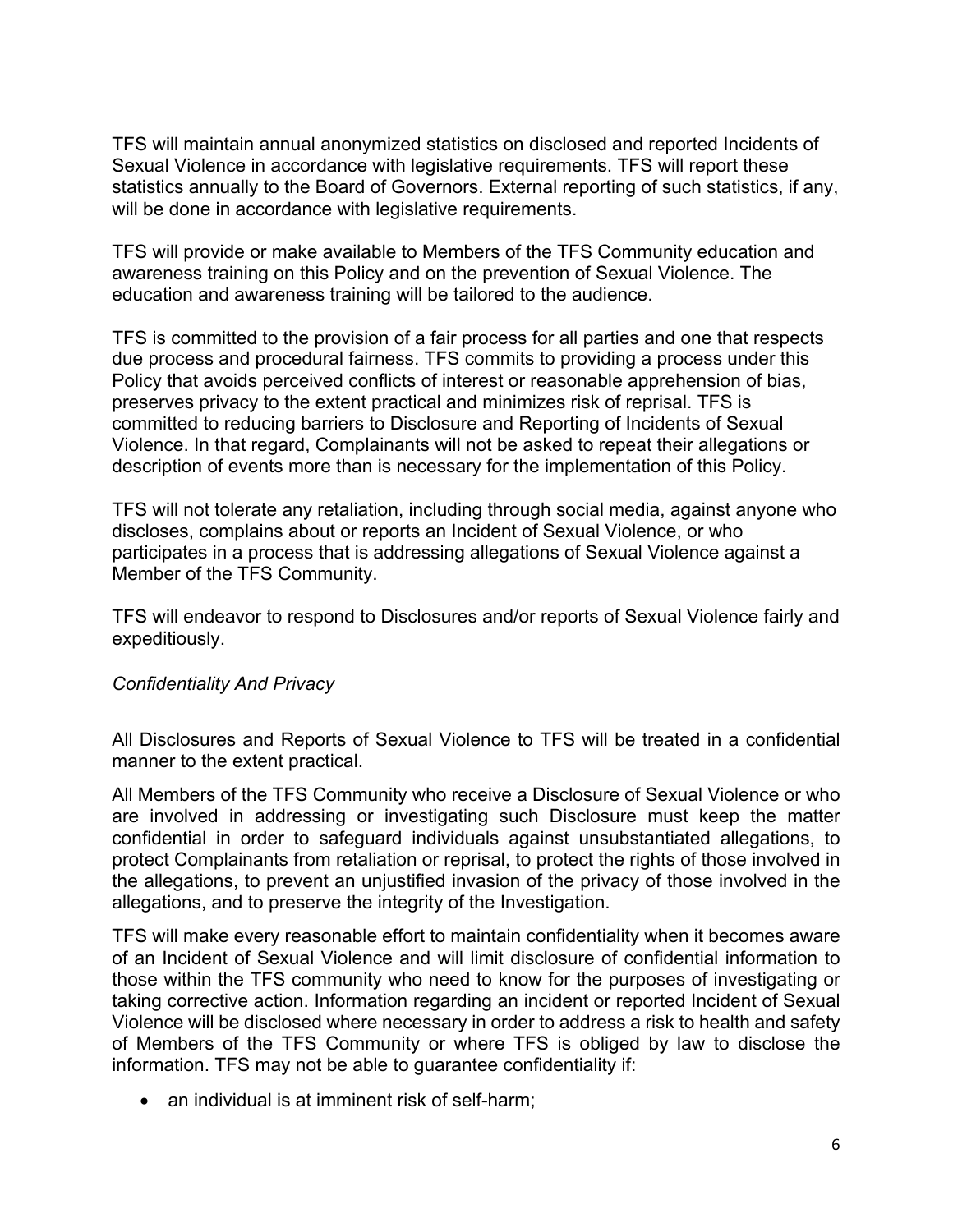- an individual is at imminent risk of harming an identified individual;
- Members of TFS Community or the broader community may be at imminent risk of harm; or
- disclosure is required by law (for example, but not limited to, an incident involving a minor, or obligations related to occupational health and safety or to human rights legislation)

If a survivor or other person requests that TFS not act on a Report of Sexual Violence, TFS must weigh that person's request against TFS's obligation to provide a learning and work environment that is safe and free from Sexual Violence for all Members of the TFS Community. However, a Complainant has the right not to participate in any Investigation that may be conducted by TFS.

TFS shall ensure that Student input is considered in the development of this Policy and every time it is reviewed or amended.

A copy of this Policy as approved and amended is to remain available on TFS's website. A printed copy of this Policy shall be provided upon request being made to the office of the Campus Principal/Director of Employee Experience.

#### **Implementation**

Please refer to the TFS Prevention of Sexual Violence Procedures document.

#### **Related Information**

TFS Prevention of Sexual Violence Procedures Discrimination and Harassment Policy and Procedures Student Code of Conduct Employee Handbook Workplace Violence Policy and Program Diversity, Equity, and Inclusion Policy Workplace Discrimination and Harassment Policy and Program

# **Contacts**

The following individual(s)/office(s) can address questions regarding this Policy:

#### Employees:

Jennifer Bouyoukos (Chief Talent and Culture Officer) Email: jbouyoukos@yorkvilleu.ca

#### Students: